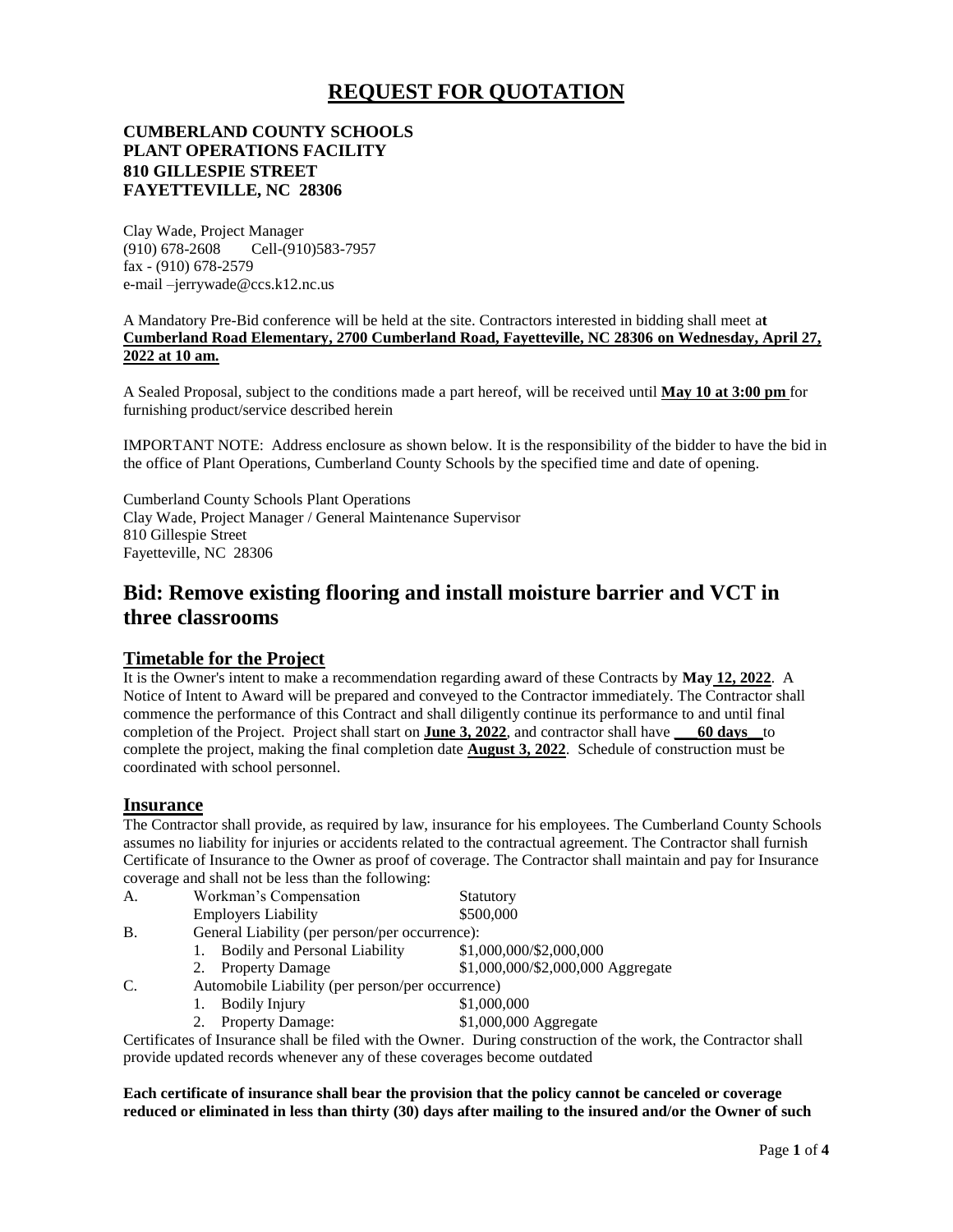#### **alteration or cancellation. The certificate holder shall be named: Attn: Joe Desormeaux, Cumberland County Board of Education, P.O. Box 2357, Fayetteville, NC 28302. Performance**

The Contractor shall commence work to be performed under the Contract on a date to be specified in a Notice to Proceed issued by the Owner and shall substantially complete all work in accordance with the project Time Table. If the Contractor fails to begin the work within ten days after the date specified in the Notice to Proceed, or progress of the work is not maintained on schedule, or the Contractor fails to perform the work with sufficient workmen and equipment or with sufficient materials to ensure prompt completion of the work, or shall perform the work unsuitably, or not in accordance with plans and specifications, or in violation of safety requirements or for any cause whatsoever shall not carry on the work in an acceptable manner, then the Owner shall declare this Contract in default and Owner may terminate the performance of the Contract and assume possession of the Project site and of all materials and equipment at the site and may complete the work. In such case, the Contractor shall not be paid until the work is complete. After Final Completion has been achieved, if any portion of the contract price, as it may be modified thereunder, remains after the cost to the Owner of completing the work, including all costs and expenses of every nature incurred, has been deducted by the Owner, such remainder shall belong to the Contractor. Otherwise, the Contractor shall pay and make whole the Owner for such cost. This obligation for payment shall survive the termination of the Contract. Failure of a Contractor to meet the requirements of a Contract and/or insufficient performance may disqualify Contractor from bidding future Projects.

## **Warranty**

The Warranty for work and materials by the Contractor shall be for a period of one-year from date of acceptance of the Project by the Owner.

### **Description**

**Remove existing flooring and install moisture barrier and VCT.** *Floor plan will be provided at the pre-bid meeting***.**

# **SCOPE OF WORK**

- **1. Contractor to remove existing VCT.**
- **2. Contractor to install Kovara MBX moisture barrier underlayment over concrete substrate.**
- **3. Contractor to install 12" x 12" VCT tile- (51899).**
- **4. Up to 10% allowance for Accent Color Tile.**
- **5. Contractor will skim coat surface as needed before installing underlayment.**
- **6. Contractor will install 6" Black rubber cove base.**
- **7. Contractor will roll all VCT once installed.**
- **8. Contractor will be responsible for disposal of all materials.**
- **9. CCS will remove all furniture as needed.**
- **Check in each day at office before starting work.**
- **Keep area safe and clean at all times.**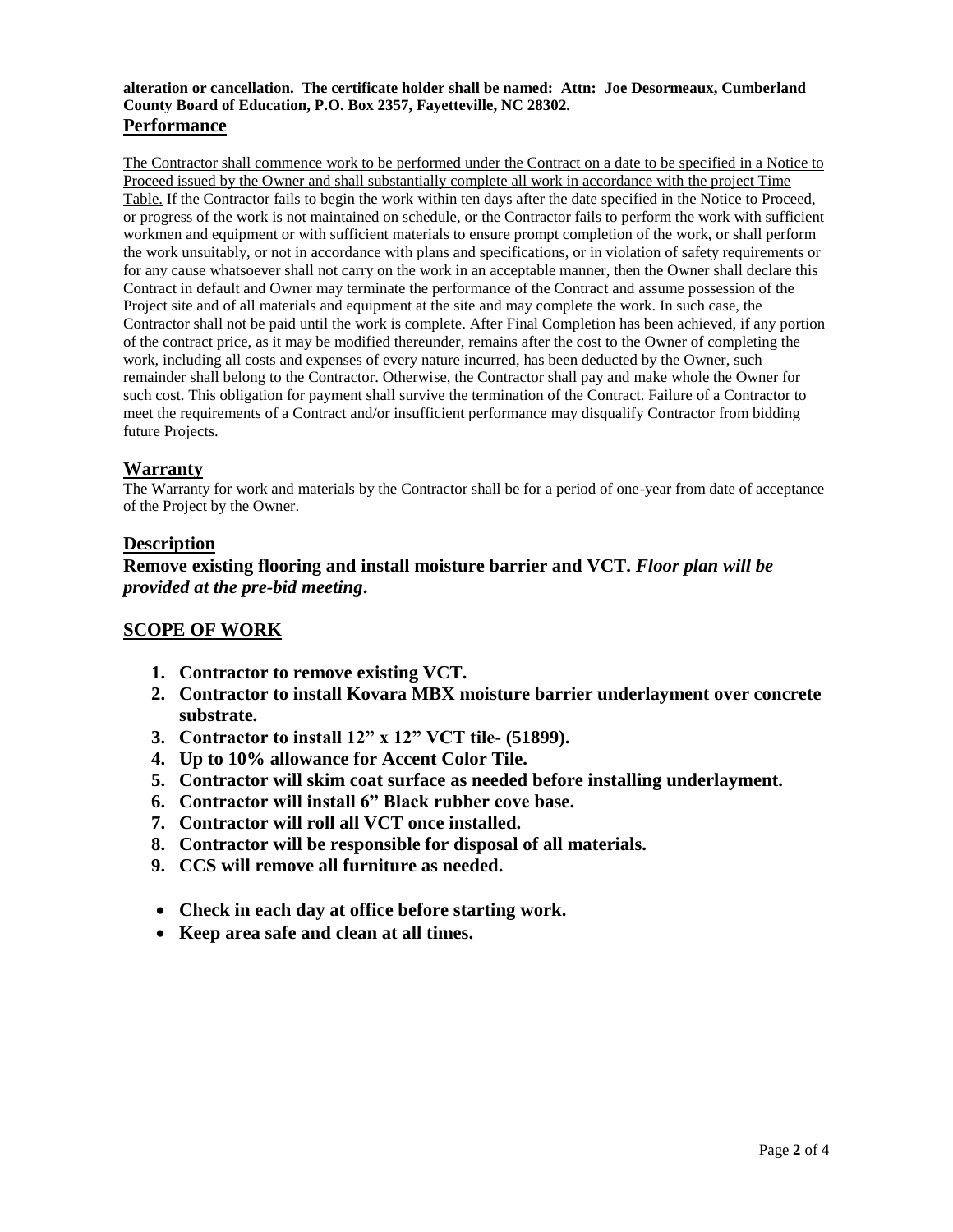# **Bid**

Installation and sales taxes are included.

| <b>Total Bid Amount:</b>            |    | Dollars (\$ |  |  |
|-------------------------------------|----|-------------|--|--|
| <b>Acknowledge Addenda Received</b> | #1 | # 1         |  |  |

In compliance with this request for quotation and subject to conditions herein, the undersigned offers and agrees, if this quote is accepted within days from the date of opening, to furnish any and all items upon which prices are quoted at the price set opposite each item. Signature certifies that this quote is submitted competitively and without collusion.

#### **EXECUTION**

In compliance with this Invitation for Bid, and subject to the conditions herein, the undersigned offers and agrees to furnish and deliver any or all items upon which prices are bid, at the prices set opposite each item within the time specified herein. By executing this bid, I certify that this bid is submitted competively and without collusion (G.S. 143-54).

#### **Failure to execute/sign bid prior to submittal shall render the bid invalid. Late bids are not accepted.**

| Bidder:                               | Federal ID No.                    |      |  |
|---------------------------------------|-----------------------------------|------|--|
|                                       |                                   |      |  |
| <b>Street Address:</b>                | P.O. Box:                         | Zip: |  |
|                                       |                                   |      |  |
| City & State:                         |                                   |      |  |
|                                       |                                   |      |  |
| Print Name & Title of Person Signing: | Telephone Number:                 |      |  |
|                                       |                                   |      |  |
| Authorized Signature:                 | Fax Number:                       |      |  |
|                                       |                                   |      |  |
| Date:                                 | E-Mail:                           |      |  |
|                                       |                                   |      |  |
| Minority Status *:                    | Form of Minority Certification**: |      |  |
|                                       |                                   |      |  |

\*Non-minority, **B**lack, **H**ispanic, **A**sian/**A**merican, **W**hite **F**emale, **A**merican **I**ndian, **S**ocially and **E**conomically **D**isadvantaged, **D**isabled \*\*Not Applicable, Local Agency, Self-Identified, State of NC HUB, Federal Agency, State of NC DOT, Out of State Agency, Unknown (Note: In July 2009, businesses will be required to be certified through the State of NC HUB)